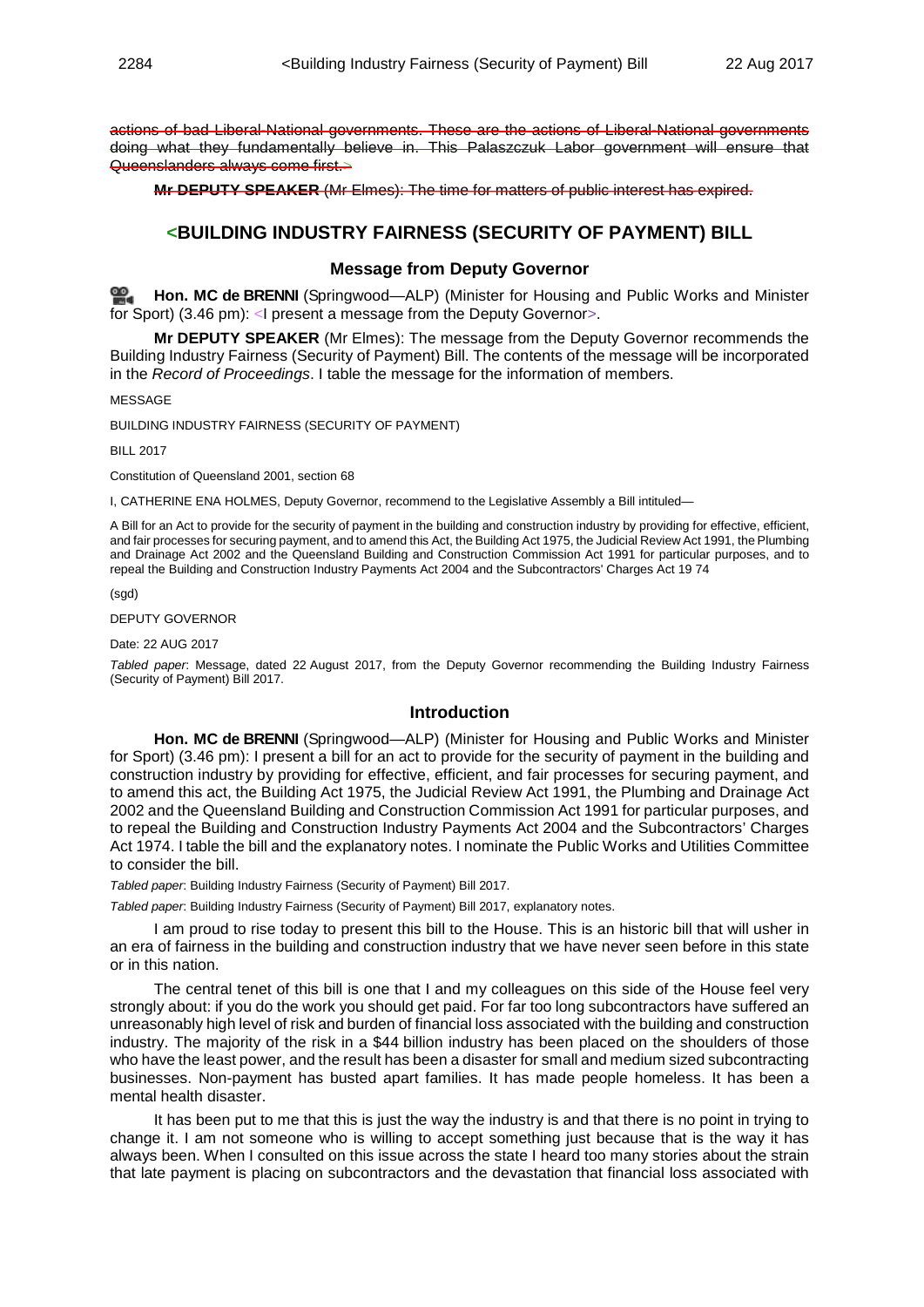030

non-payment causes. This is a very real issue that is affecting far too many Queenslanders. In just the last week we have seen two more construction industry insolvencies on the Gold Coast that have left subcontractors out in the cold.

It is clear that what would normally be considered poor business practice has become a standard operating model for some licensees in the industry. Higher contractors often delay or do not make payments to subcontractors in order to supplement their own cash flow, offset the costs of other projects or to siphon off funds for their own personal benefit. Builders who do the right thing are forced to compete with rogue players who do not pay their subcontractors. Our subcontractors and their families deserve better than this. Queensland's builders deserve better than this.

The bill will establish a framework for project bank accounts for both government and the private sector building and construction projects. Project bank accounts are trust accounts where progress payments, retention monies and disputed funds will be safely held in trust for the subcontractor. A project bank account will consist of three trust accounts: a general trust account for the management of progress payments; a retention account for amounts held as retention; and a disputed funds account for amounts that are the subject of a payment dispute.

The bill will require a head contractor to establish a PBA for a construction contract within 10 days of entering into the first subcontract. There will also be penalties for failure to comply with the project bank account requirements. For example, it will be an offence if a head contractor fails to open a PBA when required or if a principal fails to place money into a PBA.

One of the most important things about a PBA is that in the event of head contractor insolvency, money in the PBA will be protected from other creditors. This means that progress payments in the PBA are protected, retention monies in the PBA are protected and payments in dispute in the PBA are protected. PBAs will initially apply to government building and construction projects between \$1 million and \$10 million, excluding engineering projects tendered, from 1 January 2018. PBAs will then be rolled out to the private sector for building and construction projects valued at \$1 million or more, again excluding engineering projects. We have listened to industry and under our new laws we will also have the ability to expand PBAs down beyond the first tier of subcontractors to protect those subcontractors and suppliers further down the contractual chain.

The PBA provisions are supported by a range of strong measures to help make a progress claim easier to make and to deter poor behaviour. We will also be making the claims process much easier. A payment schedule will be required first time every time and we are removing the second chance payment schedule. Also to simplify the claims process, the bill provides that additional reasons cannot be provided for a complex claim—claims of \$750,000 or more. The bill will also establish tough new penalties for people who fail to comply with an adjudication decision. To improve the behaviour of parties to the adjudication process, the bill also provides that the adjudicator must consider the conduct of the parties when making a decision about fees and expenses.

The bill repeals the Subcontractors' Charges Act 1974 and replaces it with a chapter that modernises the provisions that are in the current act. To provide more information to the subcontractor about the likelihood of payment, the bill also provides that the higher contractor must notify the subcontractor about whether they accept liability to pay, in whole, in part, or not at all. Failure to do so will also be an offence.

The bill will restore tougher minimum financial requirements. This provides the Queensland Building and Construction Commission with an insight into a company's financial position and allows it to act on any potential problems. The bill provides that a regulation may prescribe increased financial reporting by QBCC contractor licensees.

The bill also increases penalties for acting unlicensed under the QBCC Act. The current offence provisions attract a maximum penalty of 250 penalty units. Amendments to the QBCC Act in the bill will provide for a graduated penalty regime, which includes:

- first offence—maximum 250 penalty units
- second offence—maximum 300 penalty units
- third and subsequent offences—maximum 350 penalty units or one year imprisonment.

The bill also provides a penalty for undertaking reckless building work that results in significant financial loss because the person deliberately avoids complying with, or failing to comply with, the contract.